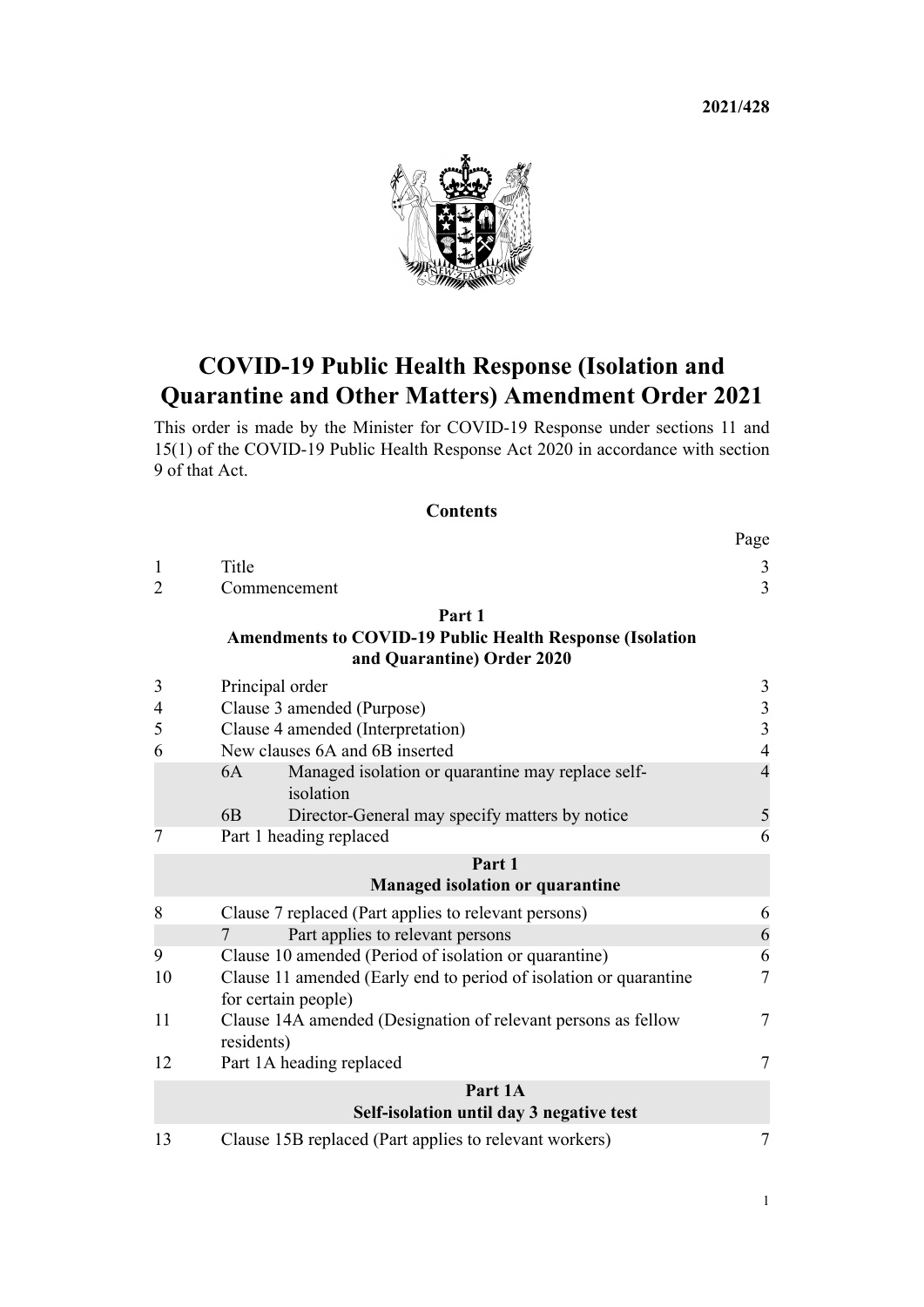#### **COVID-19 Public Health Response (Isolation and Quarantine and Other Matters) Amendment Order**

|    |                   | 2021                                                                           | 2021/428       |
|----|-------------------|--------------------------------------------------------------------------------|----------------|
|    | 15B               | Application of this Part                                                       | $\overline{7}$ |
| 14 |                   | Clause 15C revoked (Requirement to notify Ministry of Health)                  | $\tau$         |
| 15 |                   | Clause 15D amended (Requirements for self-isolation)                           | 7              |
| 16 |                   | Clauses 15DA to 15DC revoked                                                   | $8\,$          |
| 17 |                   | Clause 15E amended (Period of self-isolation)                                  | $8\,$          |
| 18 |                   | Clause 15F amended (Medical examination and testing)                           | $8\,$          |
| 19 |                   | Clause 15G amended (Leaving place of self-isolation)                           | $8\,$          |
| 20 |                   | New clause 15GAA inserted (Monitoring and testing after period                 | 8              |
|    |                   | of self-isolation)                                                             |                |
|    |                   |                                                                                | $\,$ $\,$      |
| 21 |                   | 15GAA Monitoring and testing after period of self-isolation<br>Part 1B revoked |                |
|    |                   |                                                                                | 8              |
| 22 |                   | Part 1C heading replaced                                                       | 8              |
|    |                   | Part 1C                                                                        |                |
|    |                   | Self-isolation after managed isolation or quarantine                           |                |
| 23 |                   | Clause 15GL amended (Interpretation)                                           | 9              |
| 24 |                   | Clause 15GM amended (Application of this subpart)                              | 9              |
| 25 |                   | Clause 15GO amended (Requirement to notify Ministry of Health)                 | 9              |
| 26 |                   | Clause 15GP amended (Requirements for self-isolation)                          | 9              |
| 27 |                   | Clause 15GR amended (Medical examination and testing)                          | 9              |
| 28 |                   | Clause 15GS amended (Remaining at place of self-isolation)                     | 9              |
| 29 |                   | Clause 15GT replaced (Requirement for other residents)                         | 10             |
|    | 15GT              | Requirement for other residents                                                | 10             |
| 30 |                   | New Part 1D inserted                                                           | 10             |
|    |                   | Part 1D                                                                        |                |
|    |                   | <b>Self-isolation for 7 days</b>                                               |                |
|    | 15 <sub>HA</sub>  | Interpretation                                                                 | 10             |
|    |                   | Subpart 1—Requirements for self-isolation                                      |                |
|    | 15HB              | Application of this subpart                                                    | 10             |
|    | 15HC              | Period of self-isolation                                                       | 11             |
|    | 15HD              | Remaining at place of self-isolation and other restrictions                    | 11             |
|    | 15HE              | Medical examination and testing                                                | 11             |
|    | 15HF              | Monitoring of compliance                                                       | 12             |
|    | 15 <sub>H</sub> G | Leaving place of self-isolation                                                | 12             |
|    |                   | Subpart 2—Requirement for other residents                                      |                |
|    | 15HH              | Requirement for other residents                                                | 13             |
| 31 |                   | Clause 20 amended (Infringement offences)                                      | 13             |
| 32 |                   | Schedule 1 amended                                                             | 13             |
| 33 |                   | Schedule 2 revoked                                                             | 13             |
|    |                   |                                                                                |                |
|    |                   | Part 2<br><b>Amendment to COVID-19 Public Health Response (Maritime</b>        |                |
|    |                   |                                                                                |                |

**[Border\) Order \(No 2\) 2020](#page-12-0)**

| 34 | Principal order | 13 |  |
|----|-----------------|----|--|
|    |                 |    |  |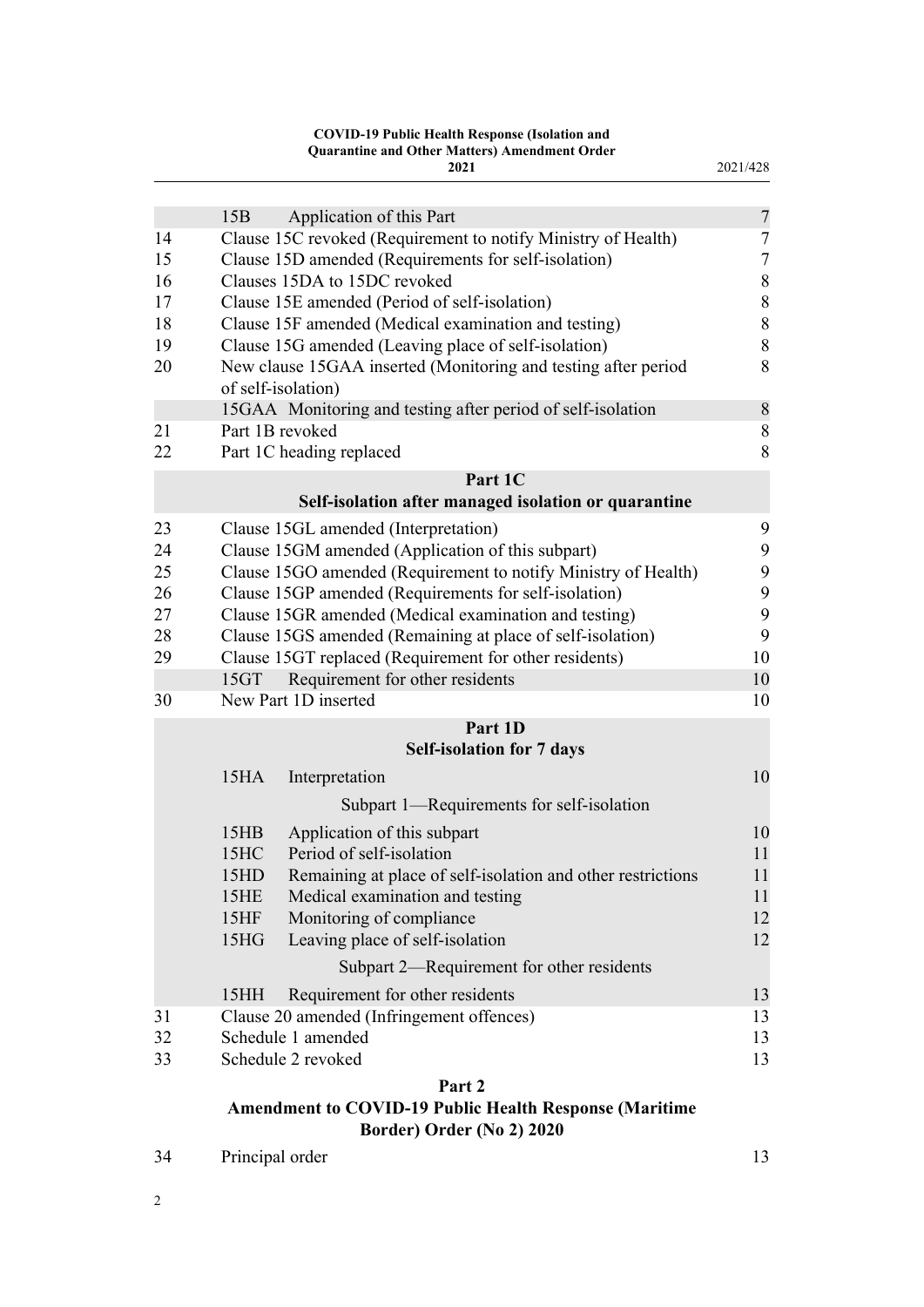<span id="page-2-0"></span>

| 2021/428 | <b>COVID-19 Public Health Response (Isolation and</b><br><b>Quarantine and Other Matters) Amendment Order</b><br>2021                       | Part 1 cl 5 |
|----------|---------------------------------------------------------------------------------------------------------------------------------------------|-------------|
| 35       | Clause 4 amended (Interpretation)                                                                                                           | 13          |
|          | Part 3<br><b>Amendment to COVID-19 Public Health Response (Required</b><br><b>Testing) Order 2020</b>                                       |             |
|          |                                                                                                                                             |             |
| 36<br>37 | Principal order<br>Schedule 1 amended                                                                                                       | 13<br>14    |
|          | <b>Schedule 1</b><br>New Part 4 inserted into Schedule 1 of COVID-19 Public<br><b>Health Response (Isolation and Quarantine) Order 2020</b> | 15          |
|          | <b>Schedule 2</b><br>New Part 2 inserted into Schedule 1 of COVID-19 Public<br><b>Health Response (Required Testing) Order 2020</b>         | 16          |

## **Order**

## **1 Title**

This order is the COVID-19 Public Health Response (Isolation and Quarantine and Other Matters) Amendment Order 2021.

## **2 Commencement**

This order comes into force at 11.59 pm on 16 January 2022.

## **Part 1**

## **Amendments to COVID-19 Public Health Response (Isolation and Quarantine) Order 2020**

## **3 Principal order**

This Part amends the [COVID-19 Public Health Response \(Isolation and Quar‐](http://legislation.govt.nz/pdflink.aspx?id=LMS401666) [antine\) Order 2020.](http://legislation.govt.nz/pdflink.aspx?id=LMS401666)

## **4 Clause 3 amended (Purpose)**

Replace [clause 3\(a\)](http://legislation.govt.nz/pdflink.aspx?id=LMS401672) with:

(a) setting out the requirements for people who must be isolated or quaran‐ tined in a managed isolation or quarantine facility or other place, or who must self-isolate, in accordance with this order (for example, on arrival in New Zealand), including risk-based provision for when isolation or quarantine or self-isolation ends; and

## **5 Clause 4 amended (Interpretation)**

(1) In [clause 4\(1\)](http://legislation.govt.nz/pdflink.aspx?id=LMS401701), insert in their appropriate alphabetical order: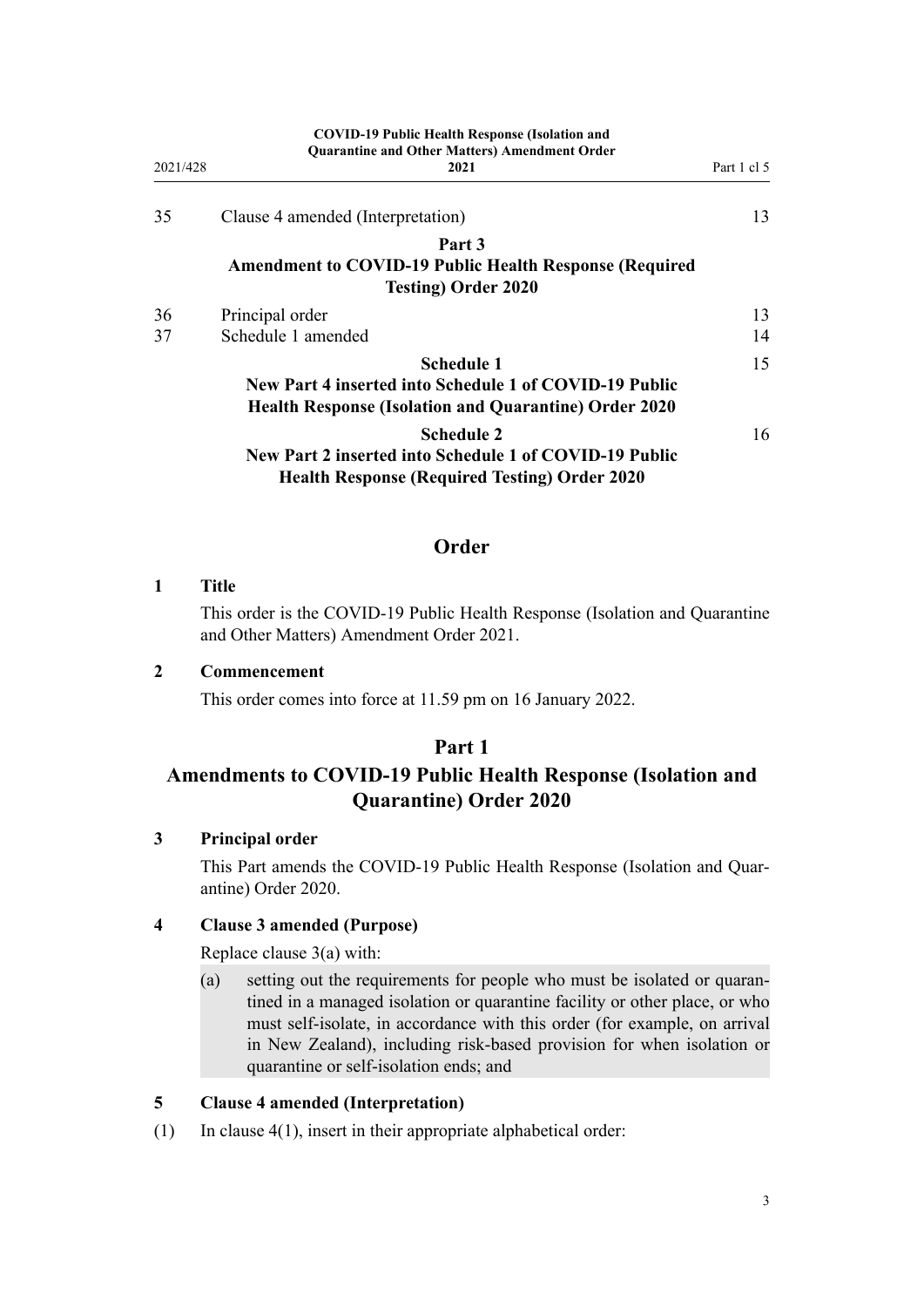<span id="page-3-0"></span>**Air Border Order** means the COVID-19 Public Health Response (Air Border) Order 2021

**approved sports or cultural group** means a group whose members are treated as fellow travellers of each other under clause 9(4) of the Air Border Order

**country** has the meaning given by clause 4 of the Air Border Order

**Director-General notice** means a notice made under clause 6B

**fellow traveller**, of a person.—

- (a) has the meaning given by clause 36(2) of the Air Border Order; but
- (b) in relation to a person self-isolating under this order, includes the other people in an approved sports or cultural group to which the person belongs

**international aircrew member** has the meaning given by clause 4 of the Air Border Order

**medical attendant** has the meaning given by clause 4 of the Air Border Order

**medical officer of health** has the meaning given by section 2(1) of the Health Act 1956

**place of self-isolation**, for a person, has the meaning given by clause 15D, 15GL, or 15HA

**security designated aerodrome** has the meaning given by section 2(1) of the Civil Aviation Act 1990

(2) In clause  $4(1)$ , replace definitions as follows:

**aircrew member** has the meaning given by clause 4 of the Air Border Order **period of self-isolation** has the meaning given by clause 15E, 15GL, or 15HC **relevant worker** has the meaning given by clause 4 of the Air Border Order

#### **6 New clauses 6A and 6B inserted**

After [clause 6,](http://legislation.govt.nz/pdflink.aspx?id=LMS401703) insert:

#### **6A Managed isolation or quarantine may replace self-isolation**

- (1) A person who is self-isolating under Part 1A, 1C, or 1D (the **relevant self-iso‐ lation Part**) must instead be isolated or quarantined in accordance with Part 1 in a situation described by subclause (2) or (3).
- (2) One situation is that—
	- (a) a medical officer of health or a health protection officer has assessed that—
		- (i) the person is at high risk of having COVID-19; or
		- (ii) the person, if they were to have COVID-19, is at high risk of transmitting it; and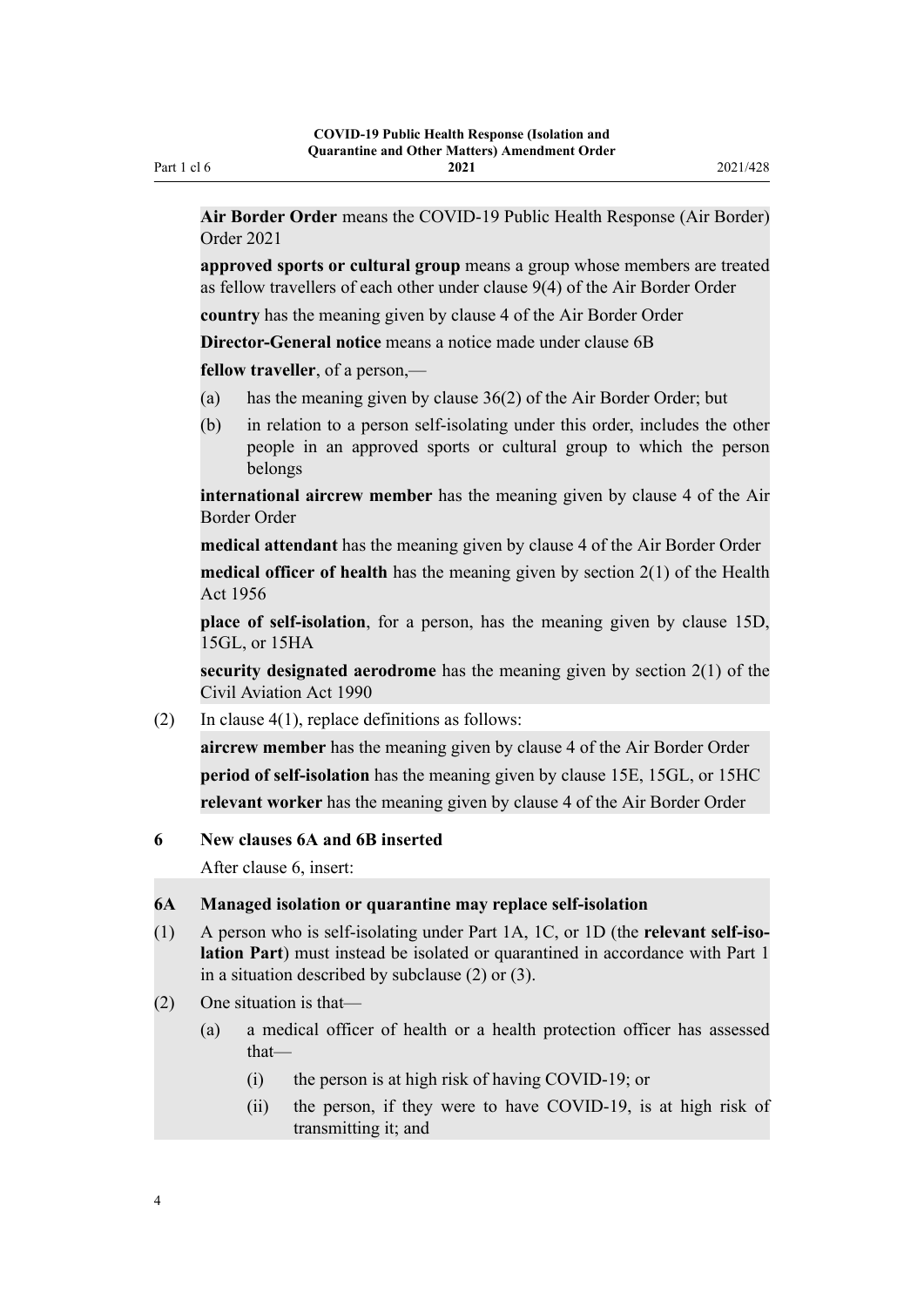<span id="page-4-0"></span>

| (b)                                                                                                                                                                                                                                                  | the risk is not adequately managed by self-isolation under the relevant                                                                                                                                                                               |  |
|------------------------------------------------------------------------------------------------------------------------------------------------------------------------------------------------------------------------------------------------------|-------------------------------------------------------------------------------------------------------------------------------------------------------------------------------------------------------------------------------------------------------|--|
|                                                                                                                                                                                                                                                      |                                                                                                                                                                                                                                                       |  |
|                                                                                                                                                                                                                                                      | self-isolation Part; and                                                                                                                                                                                                                              |  |
| (c)                                                                                                                                                                                                                                                  | the chief executive has confirmed that there is capacity for the person to<br>be isolated or quarantined.                                                                                                                                             |  |
|                                                                                                                                                                                                                                                      | Another situation is that-                                                                                                                                                                                                                            |  |
| (a)                                                                                                                                                                                                                                                  | the decision maker under clause $15G(e)$ , $15GS(1)(da)$ , or $15HG(1)(f)$ is<br>satisfied that the person needs to leave to move to a place of isolation or<br>quarantine (for example, for temporary or emergency care while they are<br>sick); and |  |
| (b)                                                                                                                                                                                                                                                  | the chief executive has confirmed that there is capacity for the person to<br>be isolated or quarantined.                                                                                                                                             |  |
|                                                                                                                                                                                                                                                      | The person's period of isolation or quarantine under Part 1—                                                                                                                                                                                          |  |
| (a)                                                                                                                                                                                                                                                  | has the start time defined by clause 10 (so that any period of self-isola-<br>tion is counted towards it); and                                                                                                                                        |  |
| (b)                                                                                                                                                                                                                                                  | ends-                                                                                                                                                                                                                                                 |  |
|                                                                                                                                                                                                                                                      | at the time determined by a medical officer of health or a health<br>(i)<br>protection officer; but                                                                                                                                                   |  |
|                                                                                                                                                                                                                                                      | (ii)<br>no later than the 10th day after their start time, unless the officer is<br>satisfied that-                                                                                                                                                   |  |
|                                                                                                                                                                                                                                                      | the person does not meet the low-risk indicators; or<br>(A)                                                                                                                                                                                           |  |
|                                                                                                                                                                                                                                                      | the person has received a positive result from any<br>(B)<br>COVID-19 test.                                                                                                                                                                           |  |
| Despite subclauses (1) to (4), the relevant self-isolation Part again applies to<br>the person instead of Part 1 if a medical officer of health or a health protection<br>officer is satisfied that the basis for applying Part 1 no longer applies. |                                                                                                                                                                                                                                                       |  |
| To avoid doubt, if the relevant self-isolation Part again applies to the person,<br>their period of self-isolation remains as defined by that Part (so that it ends<br>when it would have even if Part 1 had not applied).                           |                                                                                                                                                                                                                                                       |  |
|                                                                                                                                                                                                                                                      | Director-General may specify matters by notice                                                                                                                                                                                                        |  |
| The Director-General may, by notice, specify anything that this order says may<br>or must be specified by notice.                                                                                                                                    |                                                                                                                                                                                                                                                       |  |
| A notice made under this clause is secondary legislation (see Part 3 of the<br>Legislation Act 2019 for publication requirements), unless it applies only to 1<br>or more named persons, places, or things.                                          |                                                                                                                                                                                                                                                       |  |
| persons.                                                                                                                                                                                                                                             | A notice made under this clause for 1 or more named persons (an individual<br>notice) must be notified in writing to the applicant and any named person or                                                                                            |  |
|                                                                                                                                                                                                                                                      |                                                                                                                                                                                                                                                       |  |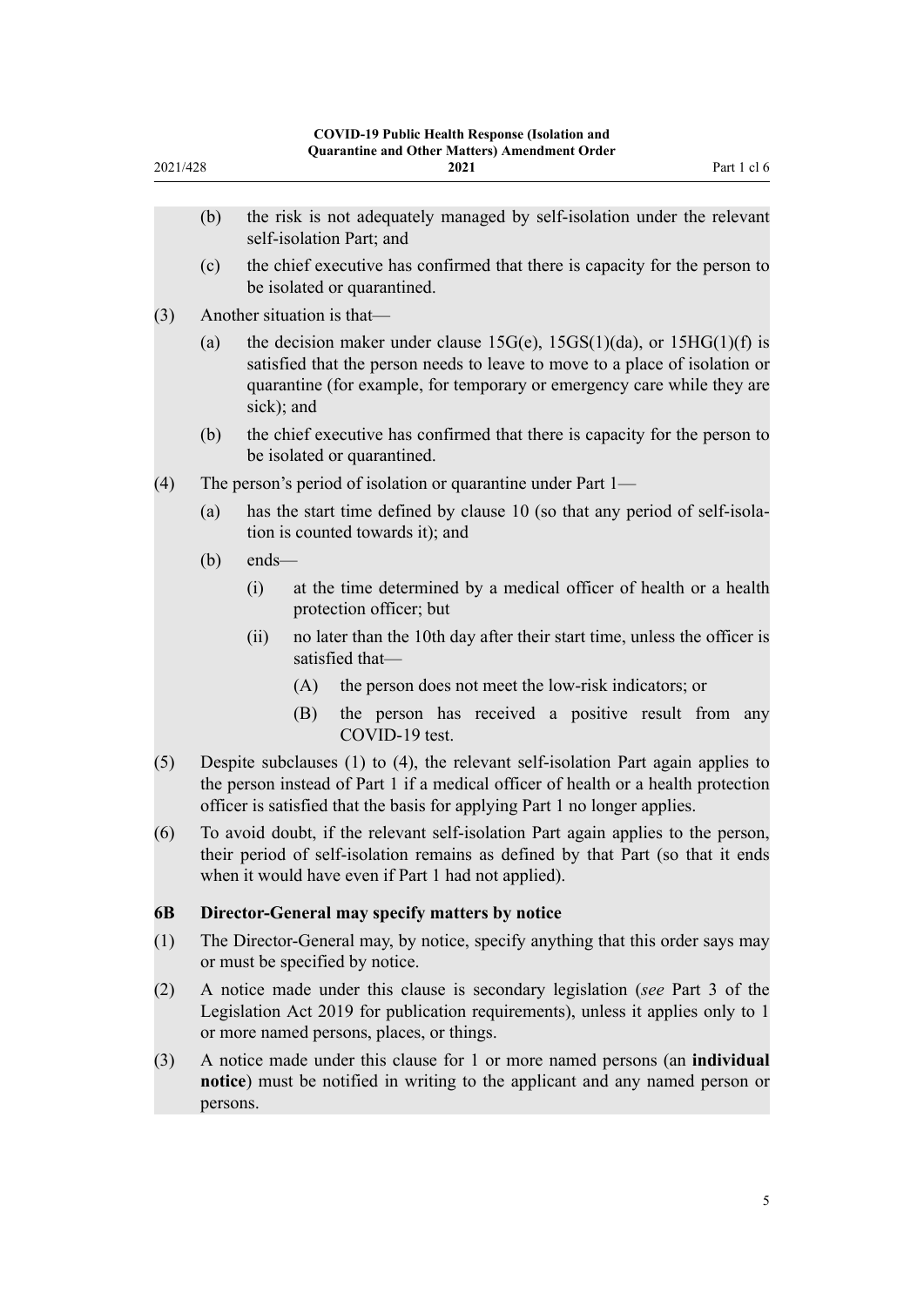- <span id="page-5-0"></span>(4) A notice, or an amendment to a notice, must be published (for secondary legis‐ lation) or notified (for individual exemptions) as soon as practicable after it is made.
- (5) An exemption, or an amendment to an exemption, may come into force before it is published (for secondary legislation) or notified (for individual exemp‐ tions) if the Director-General is satisfied that the exemption or amendment should come into force urgently.
- $(6)$  In that case,—
	- (a) the effect of the exemption (or amendment) must be publicly announced before it comes into force; and
	- (b) the exemption or amendment must be published under the Legislation Act 2019 (for secondary legislation) or notified (for individual exemp‐ tions) as soon as practicable after it comes into force.

| Legislation Act 2019 requirements for secondary legislation made under this clause |                                                                                                |                    |  |
|------------------------------------------------------------------------------------|------------------------------------------------------------------------------------------------|--------------------|--|
| <b>Publication</b>                                                                 | The maker must publish it in accordance with the<br>Legislation (Publication) Regulations 2021 | LA19 s $74(1)(aa)$ |  |
| <b>Presentation</b>                                                                | The Minister must present it to the House of<br>Representatives                                | LA19 s 114         |  |
| <b>Disallowance</b>                                                                | It may be disallowed by the House of Representatives                                           | LA19 ss 115, 116   |  |
| This note is not part of the order.                                                |                                                                                                |                    |  |

## **7 Part 1 heading replaced**

Replace the [Part 1](http://legislation.govt.nz/pdflink.aspx?id=LMS401726) heading with:

## **Part 1**

## **Managed isolation or quarantine**

## **8 Clause 7 replaced (Part applies to relevant persons)**

Replace [clause 7](http://legislation.govt.nz/pdflink.aspx?id=LMS401705) with:

## **7 Part applies to relevant persons**

This Part applies to a person who is required to be isolated or quarantined in accordance with this Part or this order, whether by or under the Air Border Order, this order, or another enactment (a **relevant person**).

## **9 Clause 10 amended (Period of isolation or quarantine)**

Replace [clause 10\(5\) and \(6\)](http://legislation.govt.nz/pdflink.aspx?id=LMS401711) with:

(5) The chief executive may allow the person's period of isolation or quarantine to end up to 7 days later than it would otherwise end under this clause (for example, if an individual or group is unable to self-isolate in accordance with Part 1C).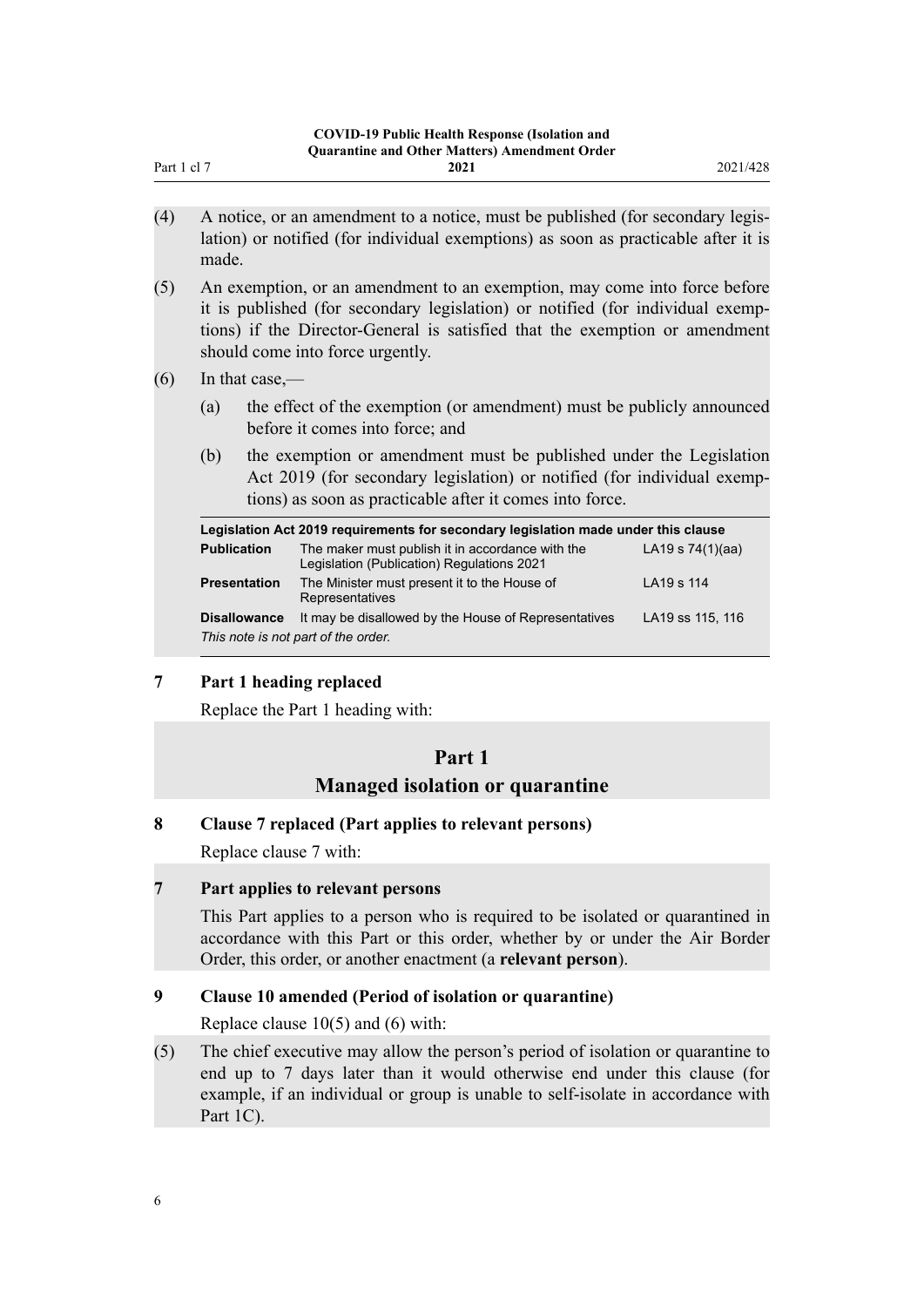## **10 Clause 11 amended (Early end to period of isolation or quarantine for certain people)**

- (1) In clause  $11(2)$ , replace "3 hours" with "6 hours".
- (2) Replace clause  $11(3)(a)$  and (b) with:
	- (a) an international aircrew member; or
	- (b) a medical attendant.

<span id="page-6-0"></span>2021/428

(3) Replace [clause 11\(4A\)](http://legislation.govt.nz/pdflink.aspx?id=LMS401717) and the heading above it with:

*Exception for international aircrew and overseas-based medical attendants*

- (4A) Subclause (4B) applies to a scheduled departer who—
	- (a) is an international aircrew member; or
	- (b) is not ordinarily resident in New Zealand and is a medical attendant.
- (4) Revoke [clause 11\(4D\)](http://legislation.govt.nz/pdflink.aspx?id=LMS401717) and the heading above it.
- (5) Revoke [clause 11\(6\) and \(7\)](http://legislation.govt.nz/pdflink.aspx?id=LMS401717) and the heading above them.
- **11 Clause 14A amended (Designation of relevant persons as fellow residents)** Revoke [clause 14A\(2\)](http://legislation.govt.nz/pdflink.aspx?id=LMS415251).

### **12 Part 1A heading replaced**

Replace the [Part 1A](http://legislation.govt.nz/pdflink.aspx?id=LMS415267) heading with:

## **Part 1A Self-isolation until day 3 negative test**

#### **13 Clause 15B replaced (Part applies to relevant workers)**

Replace [clause 15B](http://legislation.govt.nz/pdflink.aspx?id=LMS415259) with:

#### **15B Application of this Part**

This Part applies to a person who is required to self-isolate in accordance with this Part, whether by or under the Air Border Order, this order, or another enactment.

## **14 Clause 15C revoked (Requirement to notify Ministry of Health)** Revoke [clause 15C.](http://legislation.govt.nz/pdflink.aspx?id=LMS415261)

### **15 Clause 15D amended (Requirements for self-isolation)**

- (1) In [clause 15D\(1\)](http://legislation.govt.nz/pdflink.aspx?id=LMS415262), replace "A relevant worker" with "The person".
- (2) In [clause 15D\(2\),](http://legislation.govt.nz/pdflink.aspx?id=LMS415262) replace "notified to the Ministry of Health as their place of self-isolation" with "whose details are provided under clause 25 of the Air Border Order (the **place of self-isolation**)".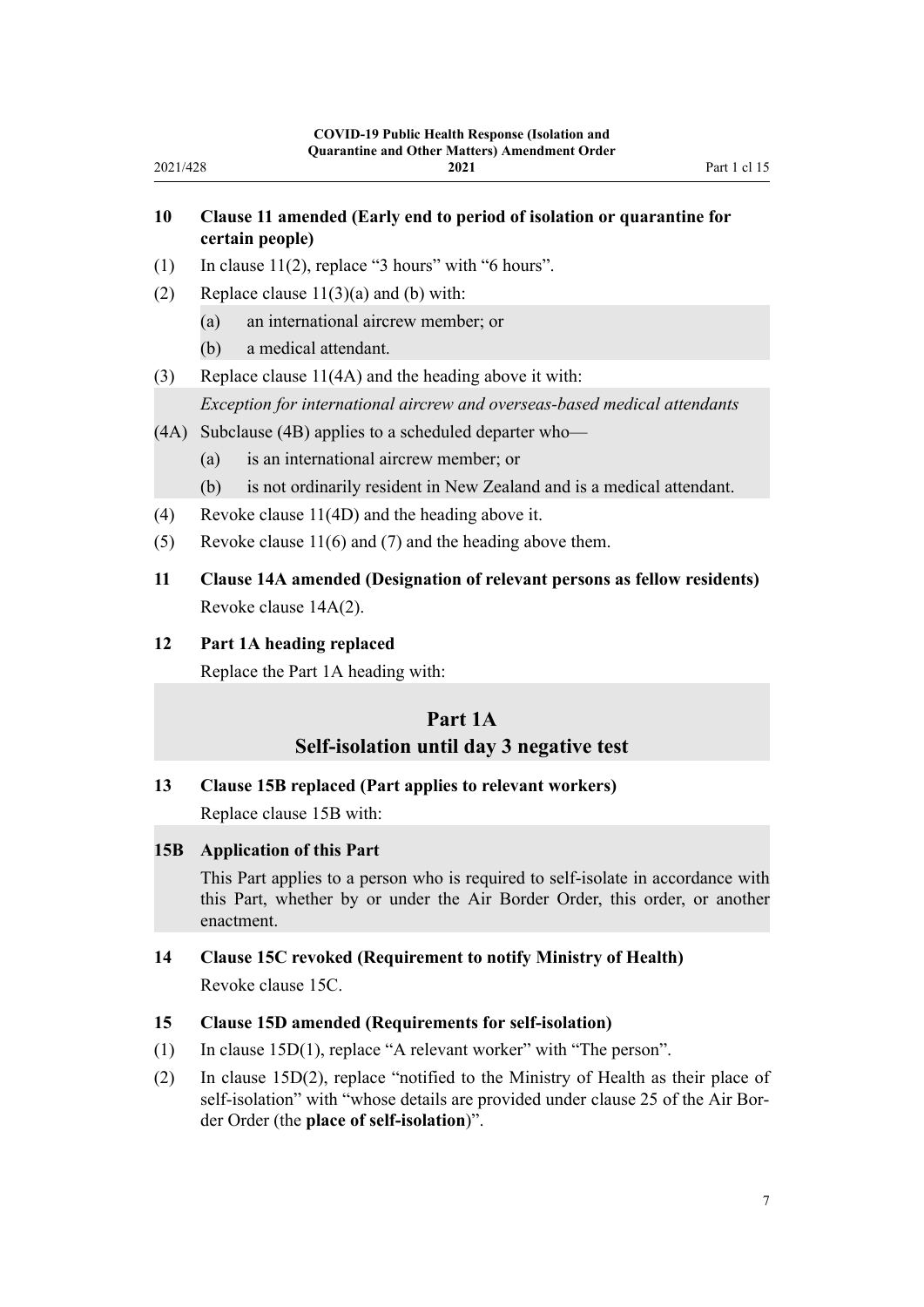<span id="page-7-0"></span>

| Part 1 cl 16 | 2021 | 2021/428 |
|--------------|------|----------|
|              |      |          |

(3) In [clause 15D\(4\)\(b\)](http://legislation.govt.nz/pdflink.aspx?id=LMS415262), replace "the relevant worker's or another person's" with "any person's".

### **16 Clauses 15DA to 15DC revoked**

Revoke [clauses 15DA to 15DC.](http://legislation.govt.nz/pdflink.aspx?id=LMS439201)

### **17 Clause 15E amended (Period of self-isolation)**

In [clause 15E,](http://legislation.govt.nz/pdflink.aspx?id=LMS415264) replace "A relevant worker's" with "The person's".

### **18 Clause 15F amended (Medical examination and testing)**

In [clause 15F\(1\),](http://legislation.govt.nz/pdflink.aspx?id=LMS415265) replace "A relevant worker" with "The person".

## **19 Clause 15G amended (Leaving place of self-isolation)**

- (1) In [clause 15G](http://legislation.govt.nz/pdflink.aspx?id=LMS415266), replace "A relevant worker is permitted to leave the accommo‐ dation notified to the Ministry of Health as" with "The person, during their period of self-isolation, is permitted to leave".
- (2) In clause  $15G(e)$ , replace "another place for" with "a place of".

## **20 New clause 15GAA inserted (Monitoring and testing after period of selfisolation)**

After [clause 15G,](http://legislation.govt.nz/pdflink.aspx?id=LMS415266) insert:

### **15GAA Monitoring and testing after period of self-isolation**

- (1) The person must comply with this clause from the end of their period of selfisolation until 14 days after the time and date of their arrival in New Zealand.
- (2) They must monitor themselves for symptoms of COVID-19.
- (3) If they have any symptom of COVID-19, they must undergo medical examin‐ ation and testing for COVID-19.
- (4) They must immediately report to the Ministry of Health a positive result that they receive from any COVID-19 test.
- (5) In this clause, **symptoms of COVID-19** means a symptom of COVID-19 that is specified by a Director-General notice under clause 26 of the Air Border Order.

### **21 Part 1B revoked**

Revoke [Part 1B](http://legislation.govt.nz/pdflink.aspx?id=LMS585055).

## **22 Part 1C heading replaced**

Replace the [Part 1C](http://legislation.govt.nz/pdflink.aspx?id=LMS596648) heading with:

## **Part 1C Self-isolation after managed isolation or quarantine**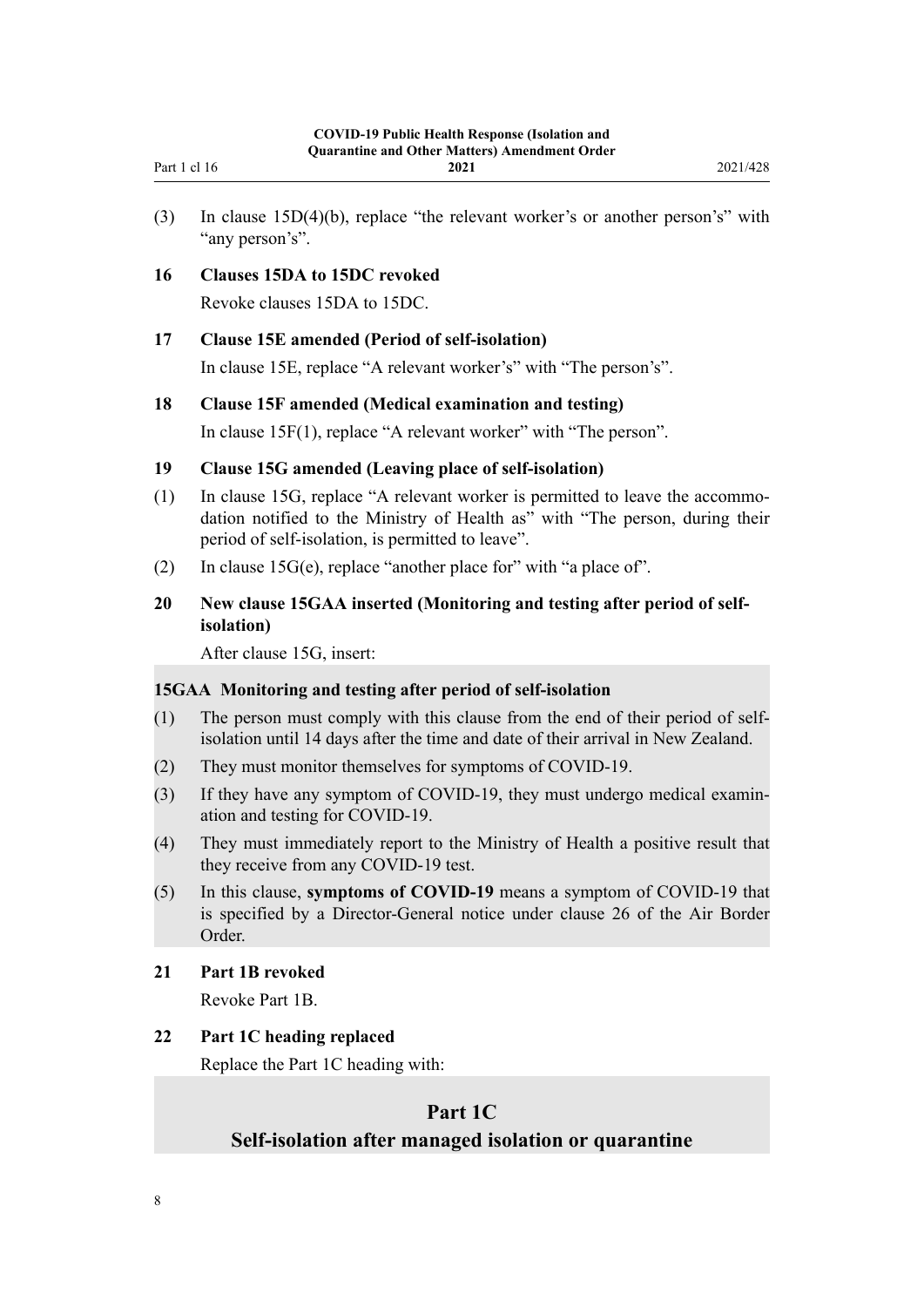<span id="page-8-0"></span>

| 2021/428 |                                                                                                     |                  | -17 1 июне пеанти гезронзе (тэоланон апс<br><b>Quarantine and Other Matters) Amendment Order</b><br>2021                                                 | Part 1 cl 28 |
|----------|-----------------------------------------------------------------------------------------------------|------------------|----------------------------------------------------------------------------------------------------------------------------------------------------------|--------------|
| 23       | (a)                                                                                                 |                  | <b>Clause 15GL amended (Interpretation)</b><br>In clause 15GL, definition of period of self-isolation under this Part,-<br>delete "under this Part"; and |              |
|          | (b)                                                                                                 |                  | replace "clause 15GM" with "clause 15GM(1)".                                                                                                             |              |
| 24       |                                                                                                     |                  | Clause 15GM amended (Application of this subpart)                                                                                                        |              |
|          |                                                                                                     |                  | In clause 15GM, insert as subclause (2):                                                                                                                 |              |
| (2)      | This subpart again applies to a person in the situation described by clause<br>$6A(5)$ .            |                  |                                                                                                                                                          |              |
| 25       |                                                                                                     |                  | <b>Clause 15GO amended (Requirement to notify Ministry of Health)</b>                                                                                    |              |
|          |                                                                                                     |                  | In clause $15GO(2)(b)$ , replace "or temporary or emergency care under clause<br>$15GS(d)$ " with "under clause $15GS(1)(d)$ ".                          |              |
| 26       |                                                                                                     |                  | <b>Clause 15GP</b> amended (Requirements for self-isolation)                                                                                             |              |
| (1)      |                                                                                                     | ment agency".    | In clause 15GP(3) and (4), after "Ministry of Health", insert "or other govern-                                                                          |              |
| (2)      |                                                                                                     |                  | Replace clause 15GP(5) with:                                                                                                                             |              |
| (5)      |                                                                                                     |                  | They must not permit anyone to enter their place of self-isolation except-                                                                               |              |
|          | (a)                                                                                                 |                  | another person who lives there; or                                                                                                                       |              |
|          | a fellow traveller; or<br>(b)                                                                       |                  |                                                                                                                                                          |              |
|          | (c)                                                                                                 |                  | someone who needs to enter-                                                                                                                              |              |
|          |                                                                                                     | (i)              | for contactless delivery of goods while wearing a face covering;<br>or                                                                                   |              |
|          |                                                                                                     | (ii)             | to preserve or protect any person's life, health, or safety in an<br>emergency; or                                                                       |              |
|          |                                                                                                     | (iii)            | to provide any home-help services (excluding cleaning services)<br>for persons who require assistance because of sickness or disabil-<br>ity.            |              |
| (6)      |                                                                                                     | In this clause,— |                                                                                                                                                          |              |
|          | contactless delivery means delivery while maintaining physical distancing<br>from all other persons |                  |                                                                                                                                                          |              |
|          | face covering means a covering of any type that covers the nose and mouth of<br>a person.           |                  |                                                                                                                                                          |              |
| 27       |                                                                                                     |                  | <b>Clause 15GR amended (Medical examination and testing)</b>                                                                                             |              |
|          |                                                                                                     |                  | In clause 15GR(b), delete "under this Part".                                                                                                             |              |
| 28       |                                                                                                     |                  | <b>Clause 15GS amended (Remaining at place of self-isolation)</b>                                                                                        |              |

(1) After [clause 15GS\(1\)\(a\)](http://legislation.govt.nz/pdflink.aspx?id=LMS596643), insert: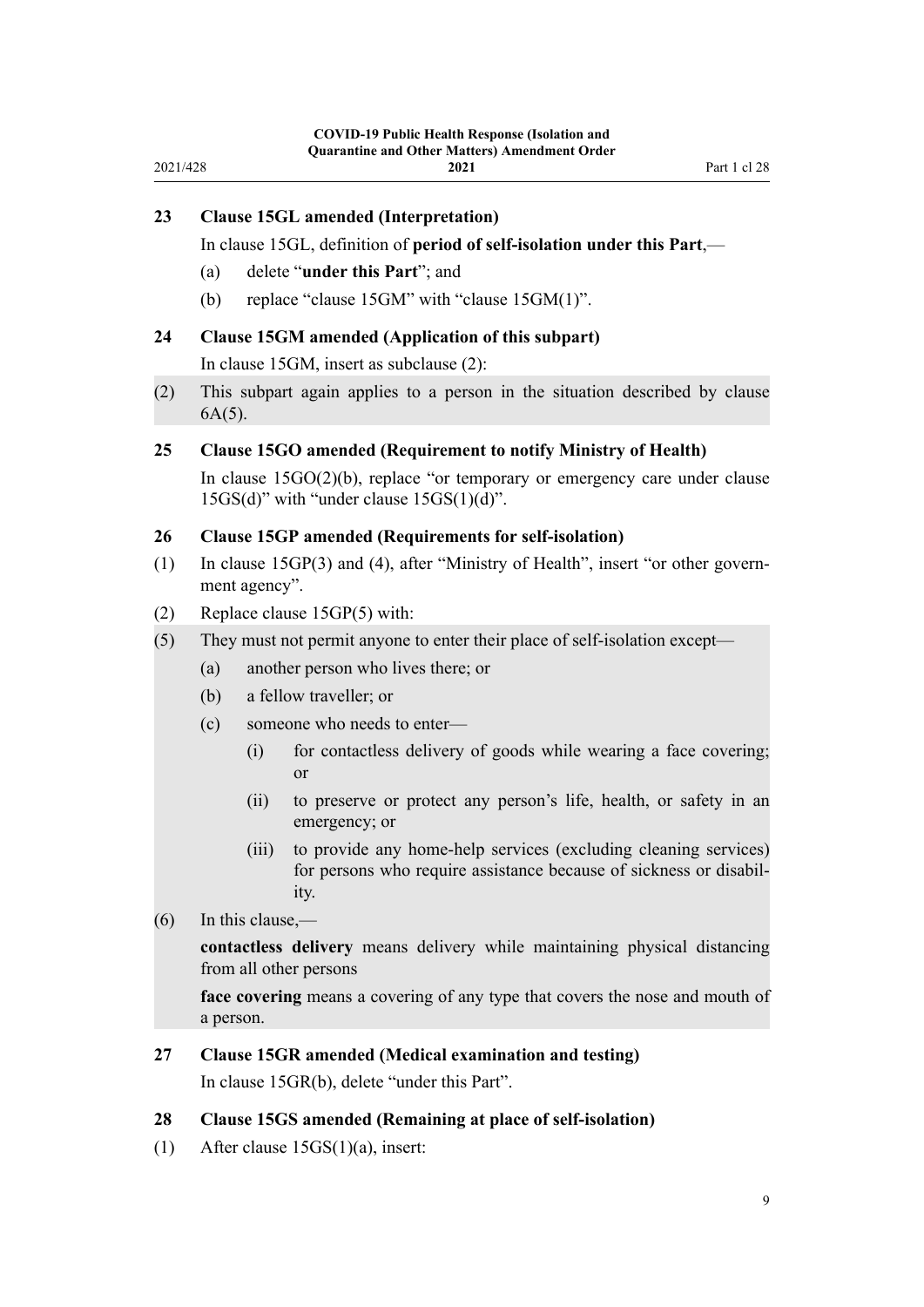- (aa) to do any outdoor exercise in the neighbourhood of their place of selfisolation (but not at any shared exercise facility, such as a swimming pool); or
- (2) In [clause 15GS\(1\)\(b\), \(e\), and \(f\),](http://legislation.govt.nz/pdflink.aspx?id=LMS596643) delete "under this Part".
- (3) Replace clause  $15GS(1)(d)$  with:

<span id="page-9-0"></span>Part 1 cl 29

- (d) if they need to leave to move to another place of self-isolation in order to preserve their own or another person's life, health, or safety; or
- (da) if the chief executive is satisfied, based on the advice of a suitably qualified health practitioner, that the person needs to leave to move to a place of isolation or quarantine (for example, for temporary or emergency care while the person is sick); or
- (4) After [clause 15GS\(2\),](http://legislation.govt.nz/pdflink.aspx?id=LMS596643) insert:
- (3) The person must wear a face covering at all times when not at their place of self-isolation, except when exercising.

## **29 Clause 15GT replaced (Requirement for other residents)**

Replace [clause 15GT](http://legislation.govt.nz/pdflink.aspx?id=LMS596645) with:

#### **15GT Requirement for other residents**

Any other person who lives at a person's place of self-isolation must not permit anyone to enter the place of self-isolation except as permitted by subpart 1.

### **30 New Part 1D inserted**

After [clause 15GU](http://legislation.govt.nz/pdflink.aspx?id=LMS596646), insert:

## **Part 1D Self-isolation for 7 days**

#### **15HA Interpretation**

In this Part, unless the context otherwise requires,—

**period of self-isolation**, for a person, has the meaning given by clause 15HC

**place of self-isolation**, for a person, means the residence or other accommodation whose details are provided under clause 25 of the Air Border Order.

Subpart 1—Requirements for self-isolation

### **15HB Application of this subpart**

This subpart applies to a person who is required to self-isolate in accordance with this Part, whether by or under the Air Border Order, this order, or another enactment.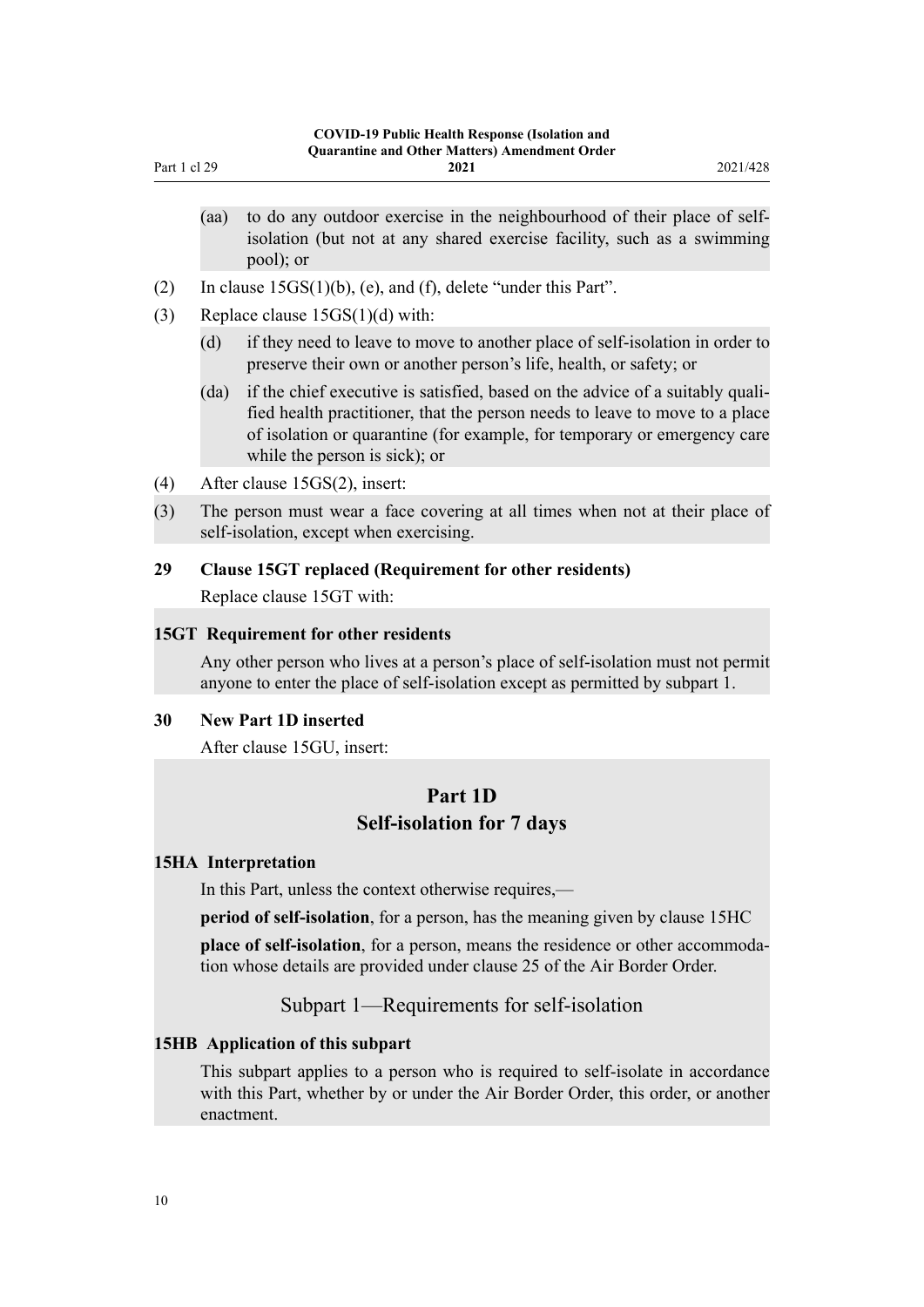## <span id="page-10-0"></span>**15HC Period of self-isolation**

The person's **period of self-isolation** is the period—

- (a) commencing as soon as practicable after they arrive in New Zealand; and
- (b) ending—
	- (i) 7 days after the time and date of their arrival in New Zealand, if the person receives a negative result from the final COVID-19 test they are required to undergo by this Part; but
	- (ii) no later than 14 days after the time and date of their arrival in New Zealand.

#### **15HD Remaining at place of self-isolation and other restrictions**

- (1) The person must comply with the requirements of this clause throughout their period of self-isolation.
- (2) They must remain at their place of self-isolation, except as permitted by this subpart.
- (3) They must have cell-phone coverage, a landline number, or access to the Inter‐ net to enable contact with the Ministry of Health or other government agency if required.
- (4) They must have access to a place that the Ministry of Health or other govern‐ ment agency recognises as a community testing centre or other testing place for COVID-19 that enables them to report for, and undergo, medical examination and testing for COVID-19 as required by this subpart.
- (5) They must not permit anyone to enter their place of self-isolation except—
	- (a) another person who lives there; or
	- (b) a fellow traveller; or
	- (c) someone who needs to enter—
		- (i) for contactless delivery of goods while wearing a face covering (as those terms are defined in clause 15GP(6)); or
		- (ii) to preserve or protect any person's life, health, or safety in an emergency; or
		- (iii) to provide any home-help services (excluding cleaning services) for persons who require assistance because of sickness or disability.

#### **15HE Medical examination and testing**

During their period of self-isolation, the person must do the following as required by a Director-General notice:

(a) report for, and undergo, medical examination and testing for COVID-19 at the specified times and using the specified methods; and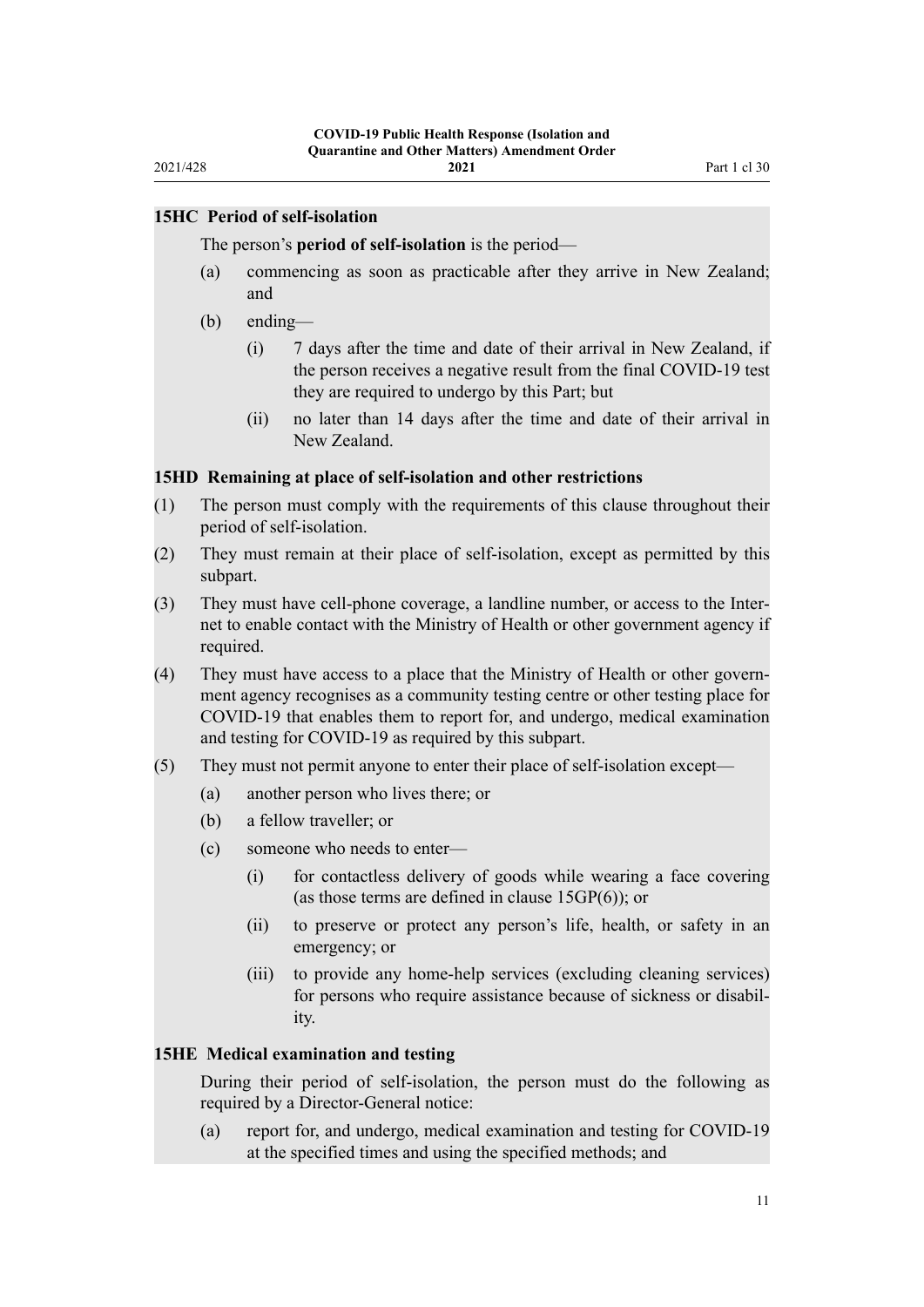(b) report the results of the testing.

#### <span id="page-11-0"></span>**15HF Monitoring of compliance**

The person must comply with any requirements for monitoring that ensure that they comply with the requirements for medical examination and testing under clause 15HE, as directed by a Director-General notice.

#### **15HG Leaving place of self-isolation**

- (1) The person is permitted to leave their place of self-isolation—
	- (a) to report for, and undergo, medical examination and testing required by this subpart; or
	- (b) to do any outdoor exercise in the neighbourhood of their place of selfisolation (but not at any shared exercise facility, such as a swimming pool); or
	- (c) to access an essential health service for treatment that cannot be deferred until after their period of self-isolation; or
	- (d) to attend any court, tribunal, New Zealand Parole Board hearing, or other judicial institution that they are required to attend by that institution; or
	- (e) if they need to leave to move to another place of self-isolation in order to preserve their own or another person's life, health, or safety; or
	- $(f)$  if the chief executive is satisfied, based on the advice of a suitably qualified health practitioner, that the person needs to leave to move to a place of isolation or quarantine (for example, for temporary or emergency care while the person is sick); or
	- (g) to visit a dying relative who is not expected to live beyond the person's period of self-isolation; or
	- (h) to visit the body of a relative before a funeral or tangihanga, if they will not be able to visit the body after their period of self-isolation; or
	- (i) to physically train, or to rehearse, with their approved sports or cultural group.
- (2) However, subclause  $(1)(g)$  and  $(h)$  do not permit the person to attend a funeral or tangihanga.
- (3) The person must wear a face covering at all times when not at their place of self-isolation, except when exercising (including training or rehearsing with an approved sports or cultural group).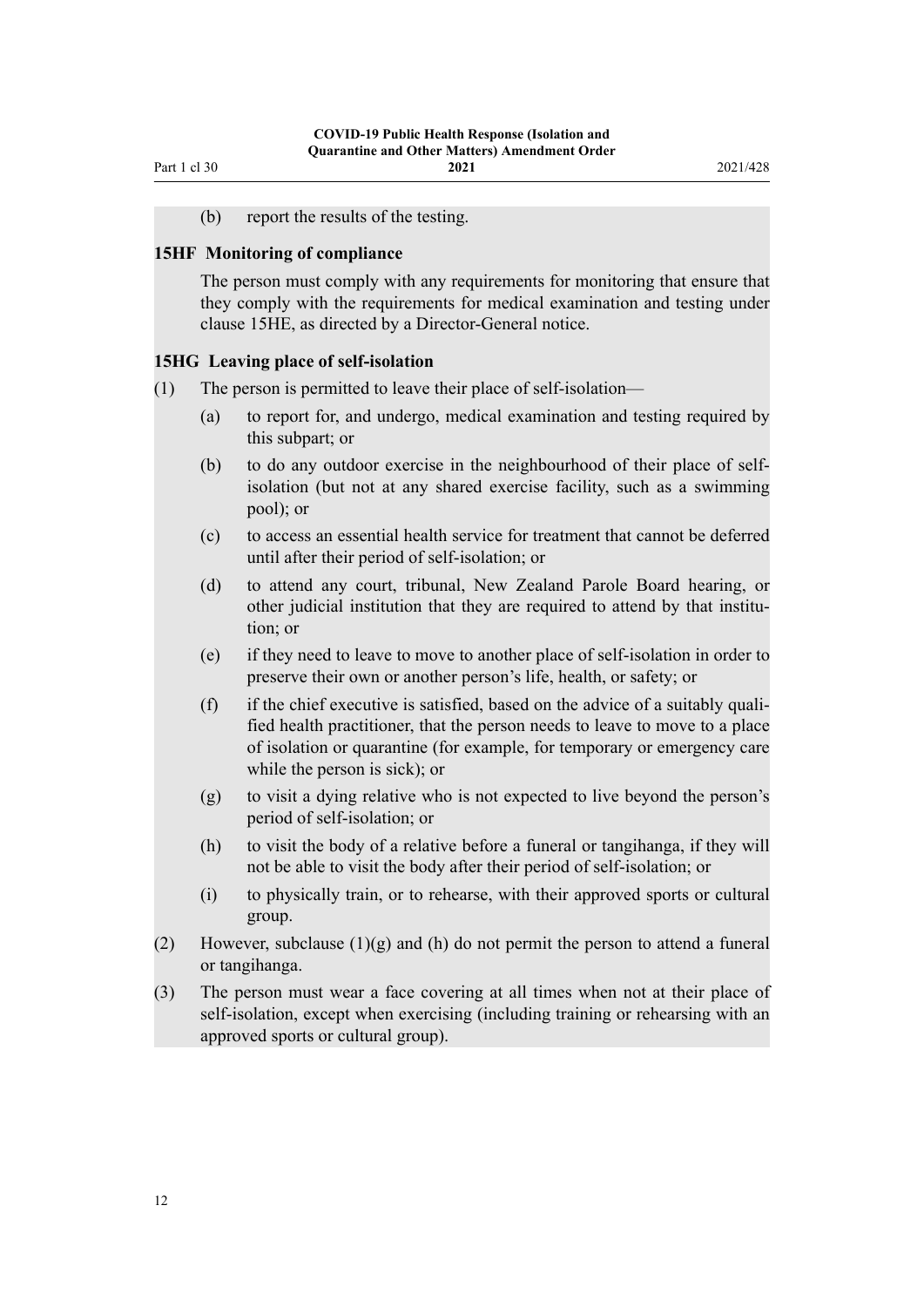### Subpart 2—Requirement for other residents

#### <span id="page-12-0"></span>**15HH Requirement for other residents**

Any other person who lives at a person's place of self-isolation must not permit anyone to enter the place of self-isolation except as permitted by subpart 1.

#### **31 Clause 20 amended (Infringement offences)**

- (1) In [clause 20\(1\)](http://legislation.govt.nz/pdflink.aspx?id=LMS612968), replace "clause 8, 15D, 17, or 18" with "clause 8, 15D, 15F, 15GP(2) or (5), 15GR, 15HD(2) or (5), 15HE(a) or (b), 17, or 18".
- (2) In clause  $20(2)(a)$ , replace "clause 8, 15D, or 18" with "clause 8, 15D, 15F, 15GP(2) or (5), 15GR, 15HD(2) or (5), 15HE(a), or 18".

### **32 Schedule 1 amended**

In [Schedule 1](http://legislation.govt.nz/pdflink.aspx?id=LMS401747),—

- (a) insert the Part set out in [Schedule 1](#page-14-0) of this order as the last Part; and
- (b) make all necessary consequential amendments.

#### **33 Schedule 2 revoked**

Revoke [Schedule 2](http://legislation.govt.nz/pdflink.aspx?id=LMS439246).

## **Part 2**

## **Amendment to COVID-19 Public Health Response (Maritime Border) Order (No 2) 2020**

### **34 Principal order**

This Part amends the [COVID-19 Public Health Response \(Maritime Border\)](http://legislation.govt.nz/pdflink.aspx?id=LMS403465) [Order \(No 2\) 2020](http://legislation.govt.nz/pdflink.aspx?id=LMS403465).

### **35 Clause 4 amended (Interpretation)**

In [clause 4\(1\)](http://legislation.govt.nz/pdflink.aspx?id=LMS403543), replace the definition of **exempt crew member** with:

**exempt crew member** means a crew member who is not required by another COVID-19 order to be isolated or quarantined in accordance with the Isolation and Quarantine Order

## **Part 3**

## **Amendment to COVID-19 Public Health Response (Required Testing) Order 2020**

#### **36 Principal order**

This Part amends the [COVID-19 Public Health Response \(Required Testing\)](http://legislation.govt.nz/pdflink.aspx?id=LMS400301) [Order 2020.](http://legislation.govt.nz/pdflink.aspx?id=LMS400301)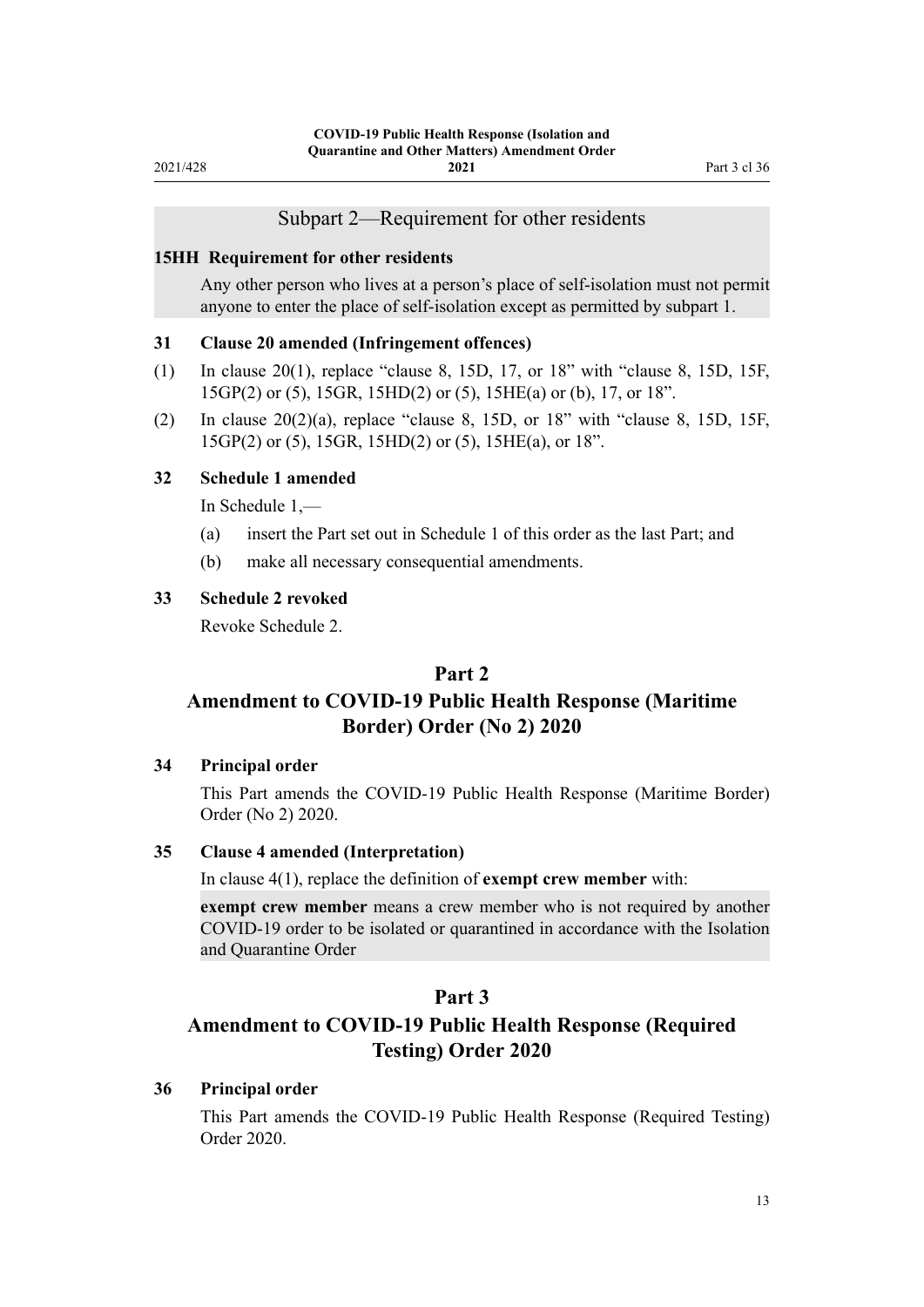## <span id="page-13-0"></span>**37 Schedule 1 amended**

In [Schedule 1](http://legislation.govt.nz/pdflink.aspx?id=LMS400351),—

- (a) insert the Part set out in [Schedule 2](#page-15-0) of this order as the last Part; and
- (b) make all necessary consequential amendments.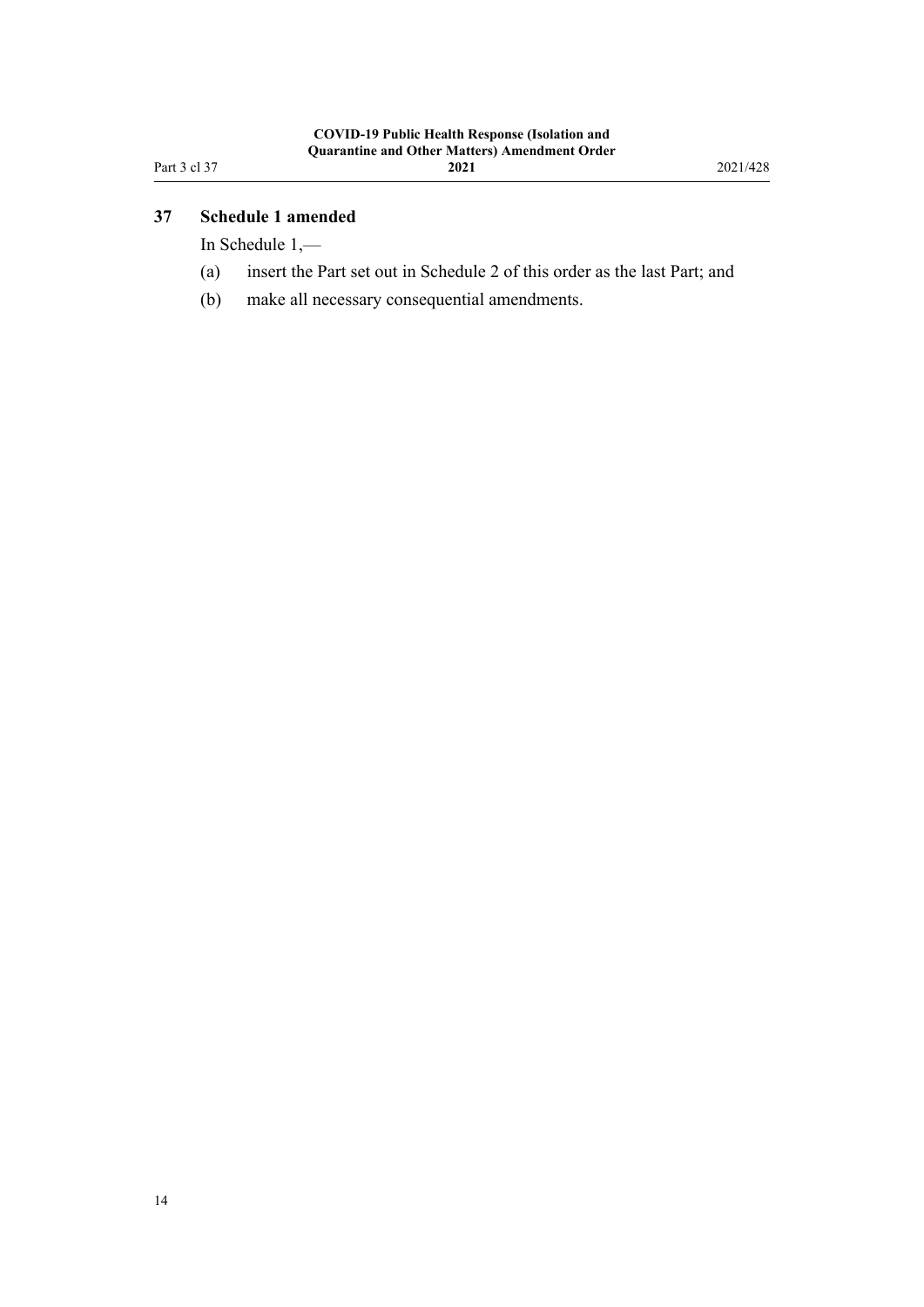<span id="page-14-0"></span>2021/428

## **Schedule 1**

## **New Part 4 inserted into Schedule 1 of COVID-19 Public Health Response (Isolation and Quarantine) Order 2020**

[cl 32](#page-12-0)

## **Part 4**

## **Provisions relating to COVID-19 Public Health Response (Isolation and Quarantine and Other Matters) Amendment Order 2021**

- **11 Certain people in managed isolation or quarantine when Amendment Order commences**
- (1) This clause applies to a person who—
	- (a) is subject to Part 1 of this order immediately before the Amendment Order commences; but
	- (b) if they had arrived in New Zealand immediately after that commencement, would have been subject to Part 1D of this order.
- (2) The person must self-isolate in accordance with Part 1D instead of being isola‐ ted or quarantined in accordance with Part 1.
- (3) To avoid doubt, the person's period of self-isolation under Part 1D is as defined by clause 15HC (so that any period of isolation or quarantine is counted towards it).
- (4) However, the chief executive may instead allow the person to remain isolated or quarantined in accordance with Part 1 (for example, if an individual or group is unable to self-isolate in accordance with Part 1D), but only for the period of self-isolation that would apply under Part 1D.
- (5) In this clause, **Amendment Order** means the COVID-19 Public Health Response (Isolation and Quarantine and Other Matters) Amendment Order 2021.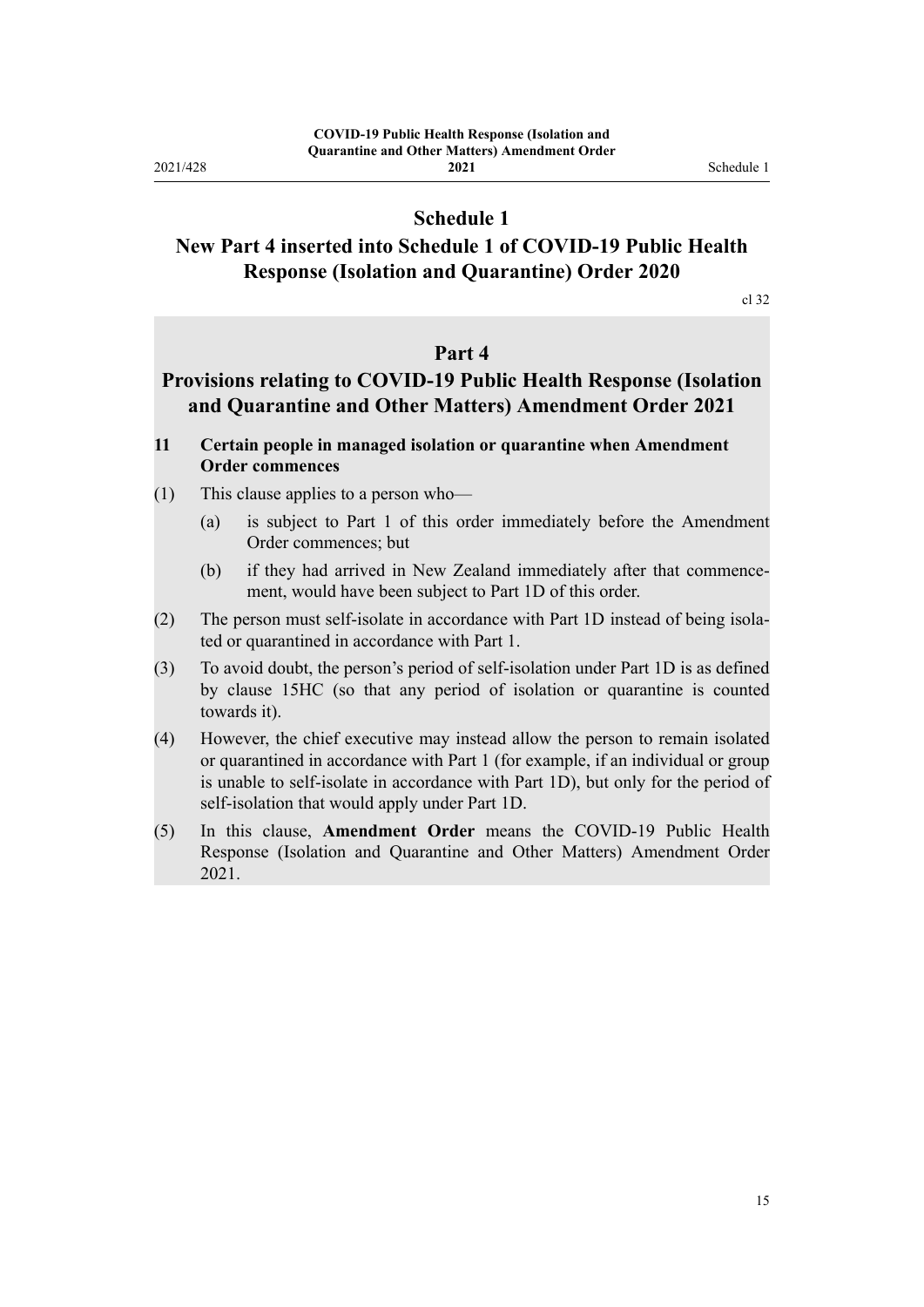<span id="page-15-0"></span>Schedule 2

## **Schedule 2**

## **New Part 2 inserted into Schedule 1 of COVID-19 Public Health Response (Required Testing) Order 2020**

[cl 37](#page-13-0)

## **Part 2**

## **Provisions relating to COVID-19 Public Health Response (Isolation and Quarantine and Other Matters) Amendment Order 2021**

#### **1 People who start and stop being aircrew on international flights**

- (1) This clause applies to an aircrew member who arrives in New Zealand by an international flight on an aircraft on which they worked or for which they were identified as a crew member on the crew manifest.
- (2) If it is the first such flight for which the aircrew member is subject to clause 7(1) of this order, they must undergo the testing and medical examination required by that subclause within 72 hours after their arrival.
- (3) If it is the last such flight for which the aircrew member is subject to clause 7(1) of this order, they must undergo the testing and medical examination required by that subclause twice after their arrival (at the intervals required by the subclause).

Dated at Wellington this 21st day of December 2021.

Hon Chris Hipkins, Minister for COVID-19 Response.

### **Explanatory note**

#### *This note is not part of the order, but is intended to indicate its general effect.*

This order amends the [COVID-19 Public Health Response \(Isolation and Quarantine\)](http://legislation.govt.nz/pdflink.aspx?id=LMS401666) [Order 2020](http://legislation.govt.nz/pdflink.aspx?id=LMS401666). It also amends to the [COVID-19 Public Health Response \(Maritime Bor‐](http://legislation.govt.nz/pdflink.aspx?id=LMS403465) [der\) Order \(No 2\) 2020](http://legislation.govt.nz/pdflink.aspx?id=LMS403465) and the COVID-19 Public Health Response (Required Test[ing\) Order 2020](http://legislation.govt.nz/pdflink.aspx?id=LMS400301). The amendments come into force at 11.59 pm on 16 January 2022.

### *Amendments to COVID-19 Public Health Response (Isolation and Quarantine) Order 2020*

The main amendments are to the [COVID-19 Public Health Response \(Isolation and](http://legislation.govt.nz/pdflink.aspx?id=LMS401666) [Quarantine\) Order 2020.](http://legislation.govt.nz/pdflink.aspx?id=LMS401666)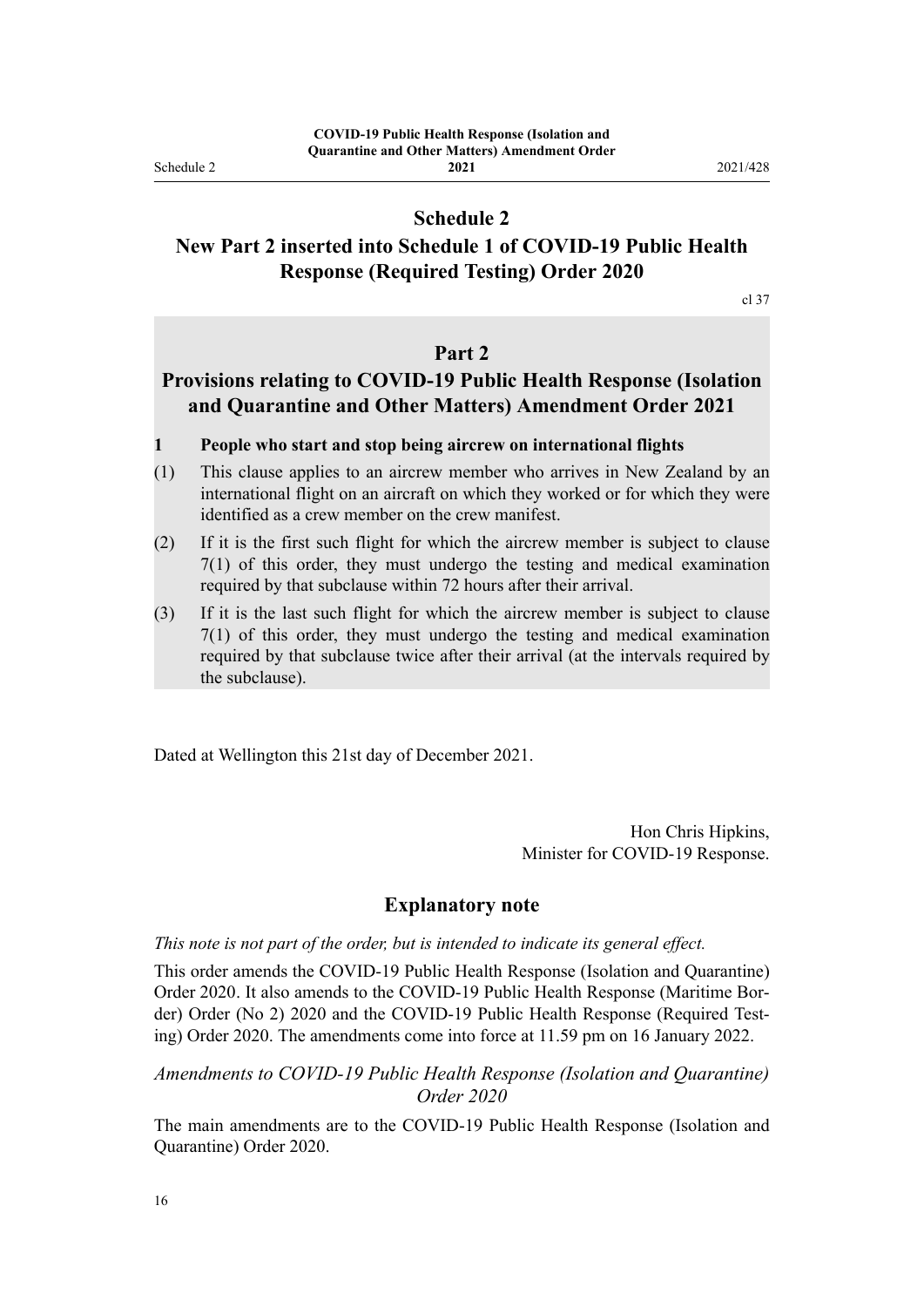*New clause 6A* sets out situations in which a person can be isolated or quarantined under [Part 1](http://legislation.govt.nz/pdflink.aspx?id=LMS401726) (Managed isolation or quarantine) if they are already self-isolating under—

- [Part 1A](http://legislation.govt.nz/pdflink.aspx?id=LMS415267) (self-isolation until day 3 negative test); or
- [Part 1C](http://legislation.govt.nz/pdflink.aspx?id=LMS596648) (self-isolation after managed isolation or quarantine); or
- *new Part 1D* (self-isolation for 7 days).

The period of isolation or quarantine counts any time spent self-isolating, and generally ends after no more than 10 days. But the person can be moved back into selfisolation.

[Part 1](http://legislation.govt.nz/pdflink.aspx?id=LMS401726) is amended so that various exceptions to the requirement for managed isolation or quarantine are covered by the new [COVID-19 Public Health Response \(Air Bor‐](http://legislation.govt.nz/pdflink.aspx?id=LMS577673) [der\) Order 2021](http://legislation.govt.nz/pdflink.aspx?id=LMS577673) (the **Air Border Order**). Other provisions of Part 1 are replaced, and modified or added to, by that order.

[Part 1A](http://legislation.govt.nz/pdflink.aspx?id=LMS415267) used to apply to relevant workers. It now applies when the Air Border Order, this order, or another enactment says that it does. The requirement to give notice of the place of self-isolation has been moved into the Air Border Order. The requirement to meet key safety standards has also been moved into the Air Border Order and modified. A requirement is added for monitoring, testing, and reporting between the period of self-isolation ending and 14 days after the person's arrival in New Zealand.

[Part 1B](http://legislation.govt.nz/pdflink.aspx?id=LMS585055) (self-isolation by participants in programme) is revoked because the programme has ended.

[Part 1C](http://legislation.govt.nz/pdflink.aspx?id=LMS596648) is amended for consistency with new aspects of *new Part 1D*.

*New Part 1D* is inserted with similar content to [Part 1C](http://legislation.govt.nz/pdflink.aspx?id=LMS596648). It provides for self-isolation for 7 days after a person arrives in New Zealand, as long as they receive a negative result from their final test for COVID-19 in self-isolation. It applies (like [Part 1A](http://legislation.govt.nz/pdflink.aspx?id=LMS415267)) when the Air Border Order, this order, or another enactment says that it does.

Under *new clause 15HD*, the person must remain at the place of self-isolation, have the ability to contact government agencies, have access to a testing place for COVID-19, and not permit others to enter their place of self-isolation (except other people who live there, fellow travellers, and some others who need to enter).

Under *new clauses 15HE and 15HF*, the person must do the following as required by a notice made by the Director-General:

- undergo medical examination and testing for COVID-19, and report the results:
- comply with any requirements for monitoring that ensure that the person com‐ plies with the medical examination and testing requirements.

Under *new clause 15HG*, there are limited situations where the person can leave their place of self-isolation, including for outdoor exercise in their neighbourhood or to visit a dying relative or the body of a relative.

Under *new clause 15HH*, another person who lives at the place of self-isolation must also not permit others to enter.